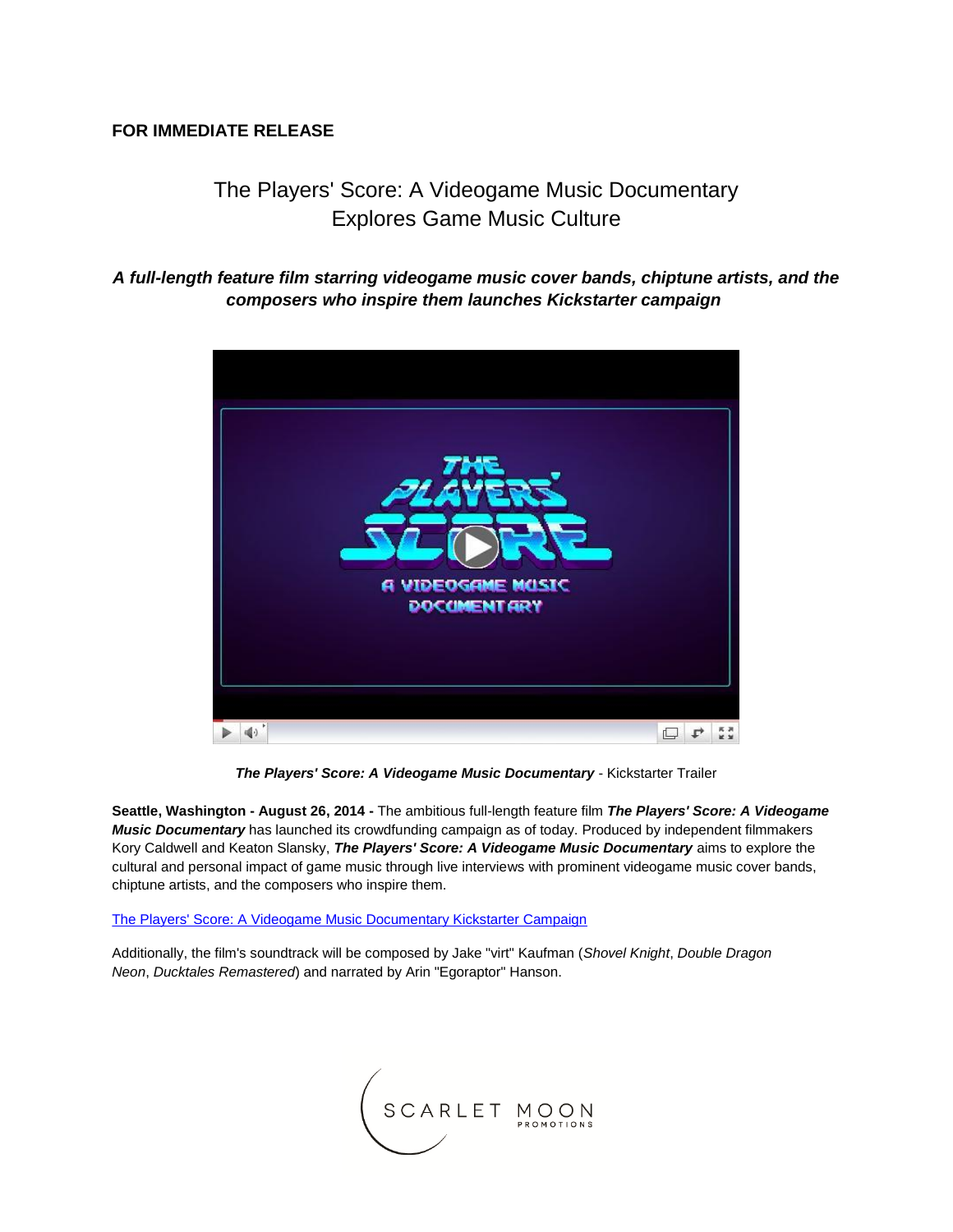Filming began in July 2014, with over 4,000 miles already logged to collect footage and interviews thus far. The team is looking for Kickstarter funding to capture even more footage with artists from across the globe, from North America and Europe, to as far away as Japan, and to complete production and release a quality high-definition feature film.

Here is just a brief selection of the artists who will be featured in *The Players' Score: A Videogame Music Documentary*:

Austin Wintory (*Journey*, *The Banner Saga*) Bit Brigade Danimal Cannon Danny Barranowsky (*Super Meat Boy*, *The Binding of Isaac*) Grant Kirkhope (*Banjo-Kazooie*, *Kingdoms of Amalur*) Grant "Stemage" Henry (Metroid Metal, LonelyRollingStars) Hiroki Kikuta (*Secret of Mana*, *Koudelka*, *Shining Hearts*) Jake "virt" Kaufman (*Shovel Knight*, *Double Dragon Neon*, *Ducktales Remastered*) Manami Matsumae (*Mega Man*, *Shovel Knight*) Mega Ran Morgan "Crashfaster" Tucker Norihiko Hibino (*Metal Gear Solid* series, *Bayonetta*) Starbomb The Megas The Minibosses The Triforce Quartet

Many more artists have already been filmed, and more will be announced as they are confirmed.

"Early on in production I was playing the *Shovel Knight* soundtrack in my car with the windows down and somebody yelled 'Yeah!' and pointed at me as I passed them," reflects filmmaker Kory Caldwell. "I have no idea if the recognized the song, but I know that this music resonates with more people than you think."

The finished film will be made available in high-definition digital format for backers starting at the \$20 USD level, with physical copies, T-shirts, and thumb drives available at higher support tiers.

Learn more and keep up-to-date with newly confirmed artists and progress on filming at:

*[The Players' Score: A Videogame Music Documentary](http://r20.rs6.net/tn.jsp?e=001h8ehkgGpml3lZSyaVZNfd5B9sa6wdyJh9bdBneWUyOXKeExhQ6pqyKQVZntM4LwPGNAY9x_iQp-Xd69e3grvDGJrjYlbANlPFjRJGKP0wJQTWfsF3S6Pjg==)* Official Website

## **About The Filmmakers**

Kory Caldwell and Keaton Slansky are independent filmmakers and film students from Central Washington University and Shoreline Community College respectively. Inspired by the music from their favorite games as kids, they've developed a love for the modern day interpretations of these classics found in the various communities online, including the videogame music cover band and chiptune scenes.

Based out of Seattle, Kory and Keaton have been planning this film for the past year in order to acquire a long list of